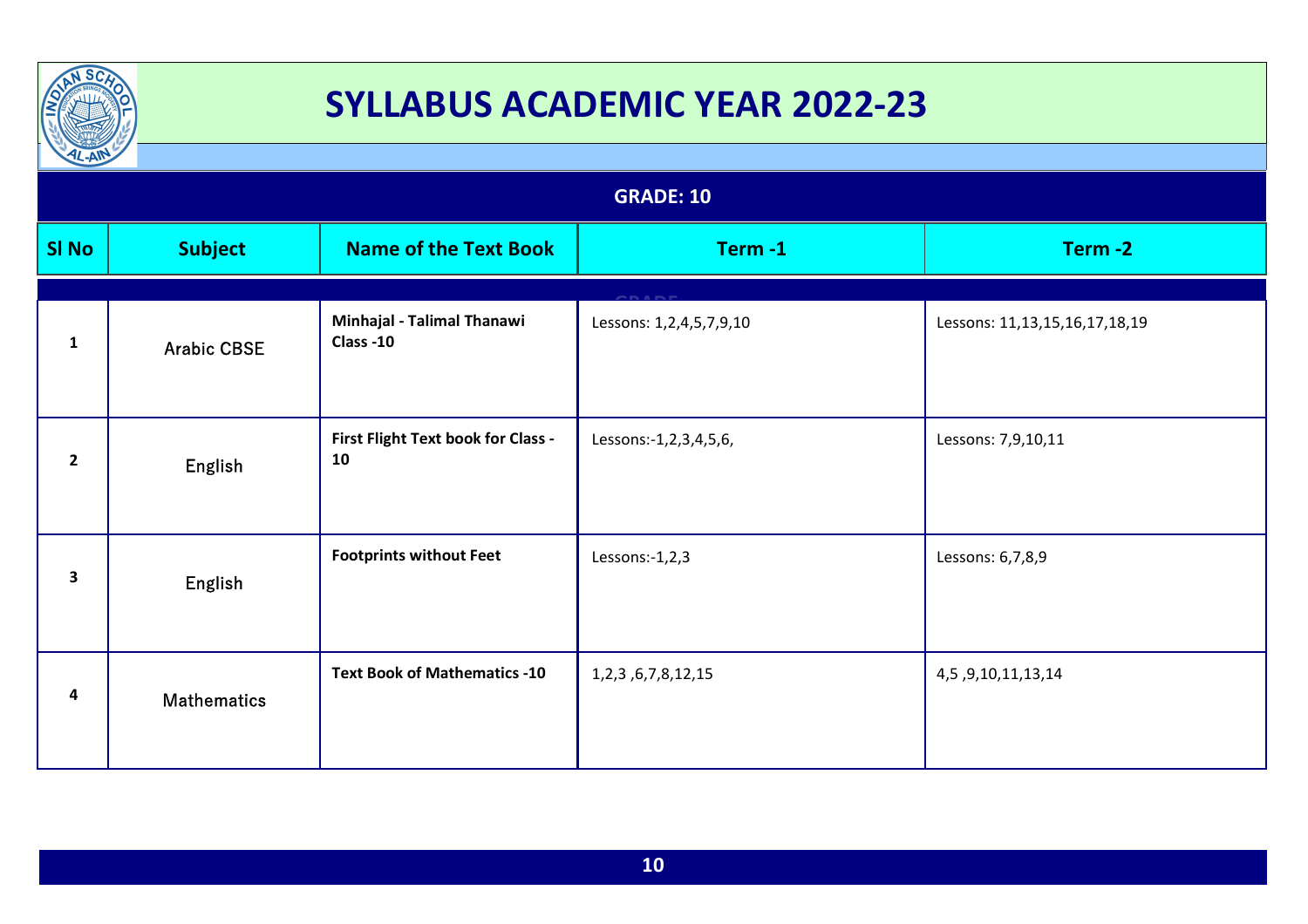

| $L-AW$<br><b>GRADE: 10</b> |                |                                                                     |                  |                             |  |
|----------------------------|----------------|---------------------------------------------------------------------|------------------|-----------------------------|--|
| <b>SI No</b>               | <b>Subject</b> | <b>Name of the Text Book</b>                                        | Term-1           | Term-2                      |  |
| 5                          | <b>Physics</b> | <b>Science for Class -10</b>                                        | Chapters 10 & 11 | Chapters 12 & 13            |  |
| 6                          | Chemistry      | <b>Science for Class -10</b>                                        | CHAPTER-1,2,3    | CHAPTER-4,5                 |  |
| $\overline{\mathbf{z}}$    | Biology        | <b>Science for Class -10</b>                                        | <b>CHAPTER 6</b> | <b>CHAPTER 8,9 &amp; 15</b> |  |
| 8                          | <b>History</b> | <b>India and The Contemporary</b><br>World -2 History for Class -10 | Chapter-1        | Chapter -2, 4               |  |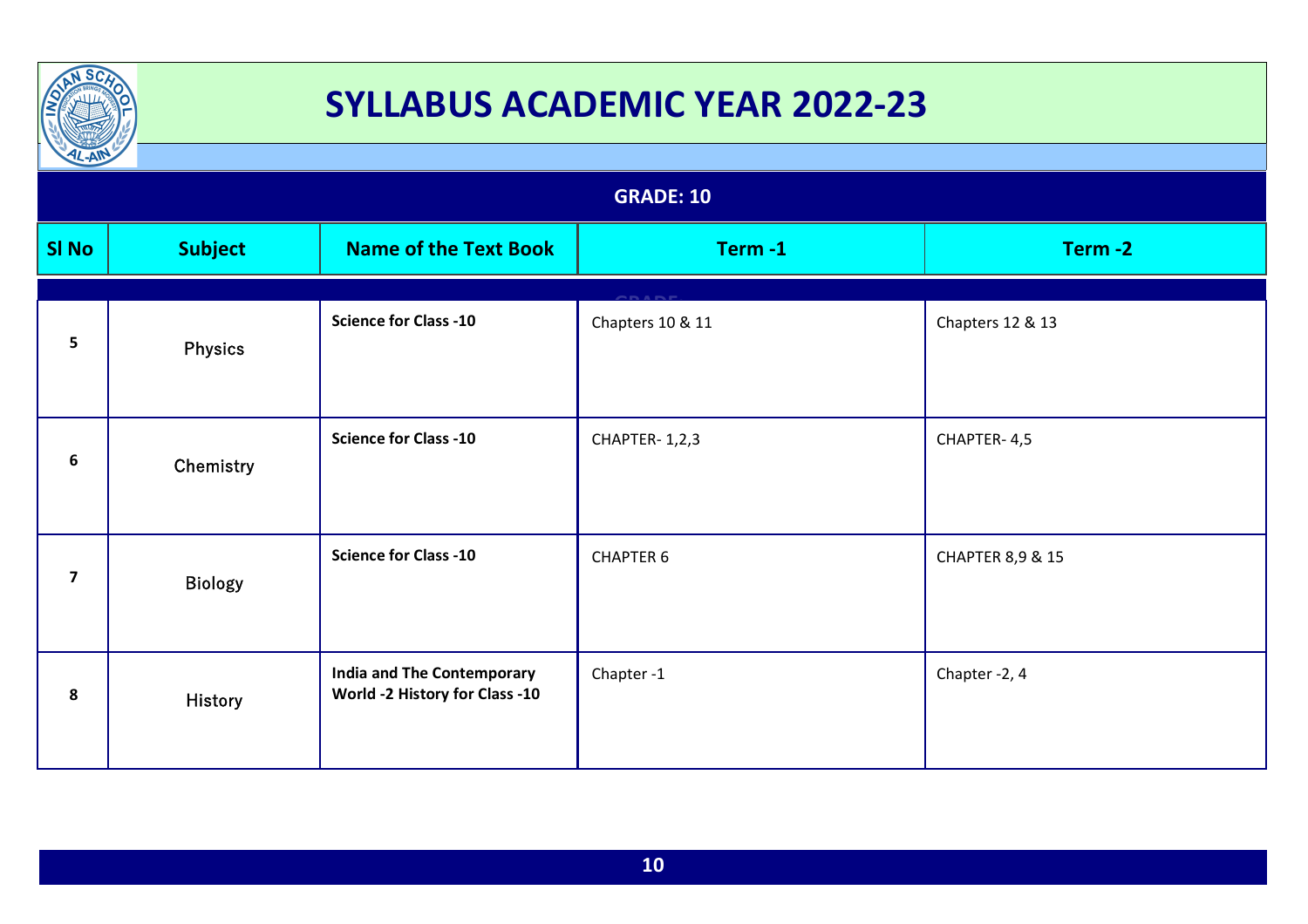

| $L-AW$           |                            |                                                                     |                  |                |  |
|------------------|----------------------------|---------------------------------------------------------------------|------------------|----------------|--|
| <b>GRADE: 10</b> |                            |                                                                     |                  |                |  |
| <b>SI No</b>     | <b>Subject</b>             | <b>Name of the Text Book</b>                                        | Term-1           | Term-2         |  |
| $\boldsymbol{9}$ | Geography                  | <b>Contemporary India Part -2</b><br><b>Geography for Class -10</b> | Chapters 1,2,3,4 | Chapters 5,6,7 |  |
| 10               | <b>Democratic Politics</b> | <b>Democratic Politics for Class -10</b>                            | Chapter -1 &2    | Chapter-6 & 7  |  |
| 11               | <b>Economics</b>           | <b>Understanding Economic</b><br><b>Development-10</b>              | Chapter -1,2     | Chapter 3,4    |  |
| 12               | <b>Computer Science</b>    | <b>Employability Skills-10</b>                                      | Units 1,2,3      | Units 4,5      |  |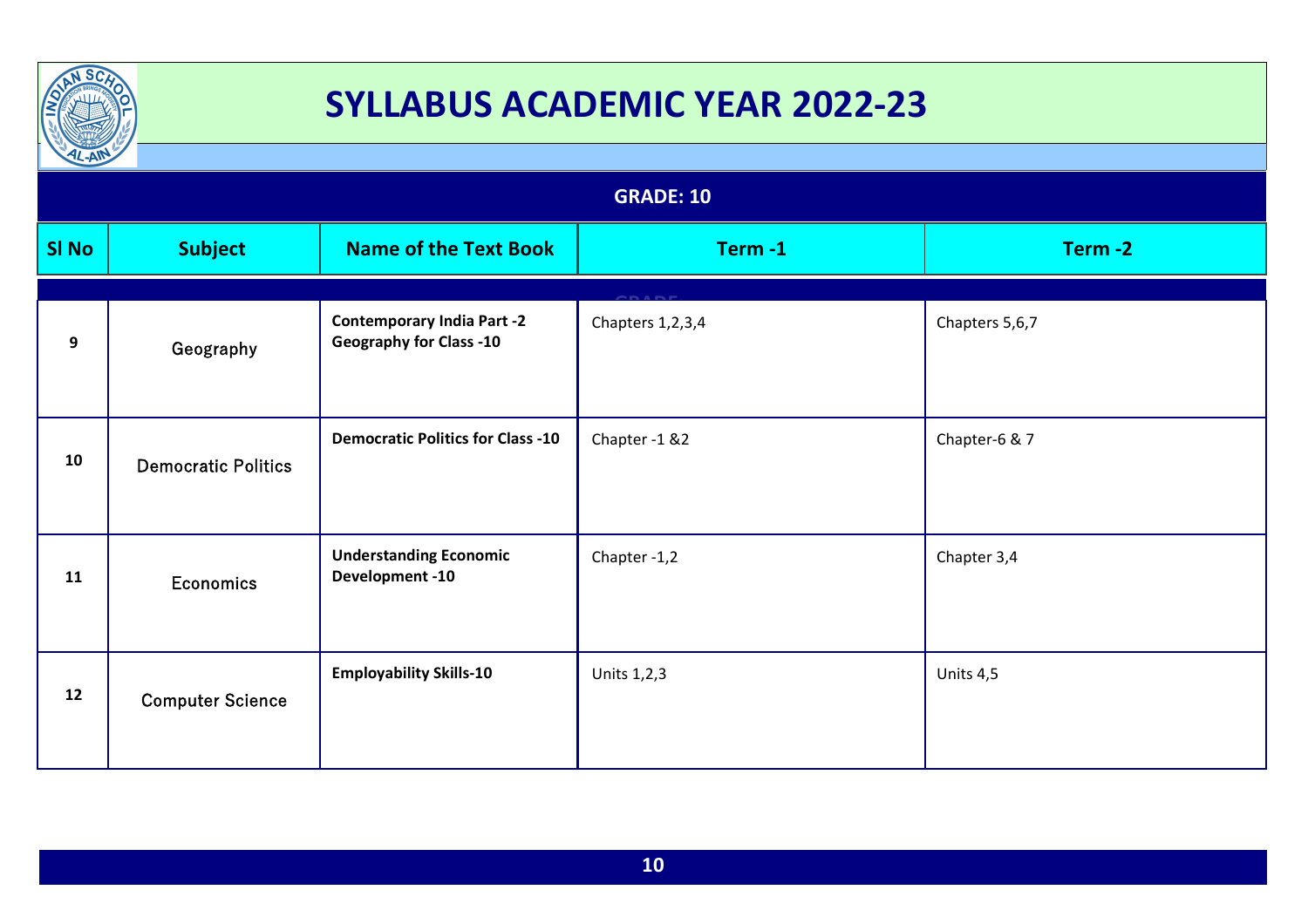

| $\frac{1}{2}$    |                             |                                                                       |                                                                      |                                                                                     |  |
|------------------|-----------------------------|-----------------------------------------------------------------------|----------------------------------------------------------------------|-------------------------------------------------------------------------------------|--|
| <b>GRADE: 10</b> |                             |                                                                       |                                                                      |                                                                                     |  |
| <b>SI No</b>     | <b>Subject</b>              | <b>Name of the Text Book</b>                                          | Term-1                                                               | Term-2                                                                              |  |
| 13               | <b>Computer Science</b>     | <b>Information Technology</b><br><b>Employability Skills -9 (402)</b> | Units 1,2,3                                                          | Units 3,4                                                                           |  |
| 14               | <b>General Arabic (MOE)</b> | العربية تجمعنا                                                        | انا مسؤو. )Chapters;1,2,3,4&5<br>(ل،قدوتي،اخلاقي،التطوع،الشغف بالعمل | فرص العمل،القيادة لا متهور و. )Chapters:1,2,3,4&5<br>)التدخين والادمان،معارض الكتاب |  |
| 15               | <b>Moral Education</b>      | <b>Moral Education -10 by MOE</b>                                     | Units 1,2 &3                                                         | Units 4,5 & 6                                                                       |  |
| 16               | <b>Islamic Studies</b>      | Qura`n                                                                | Surah Al-kahf (1-50)                                                 | Surah Al-kahf (51-110)                                                              |  |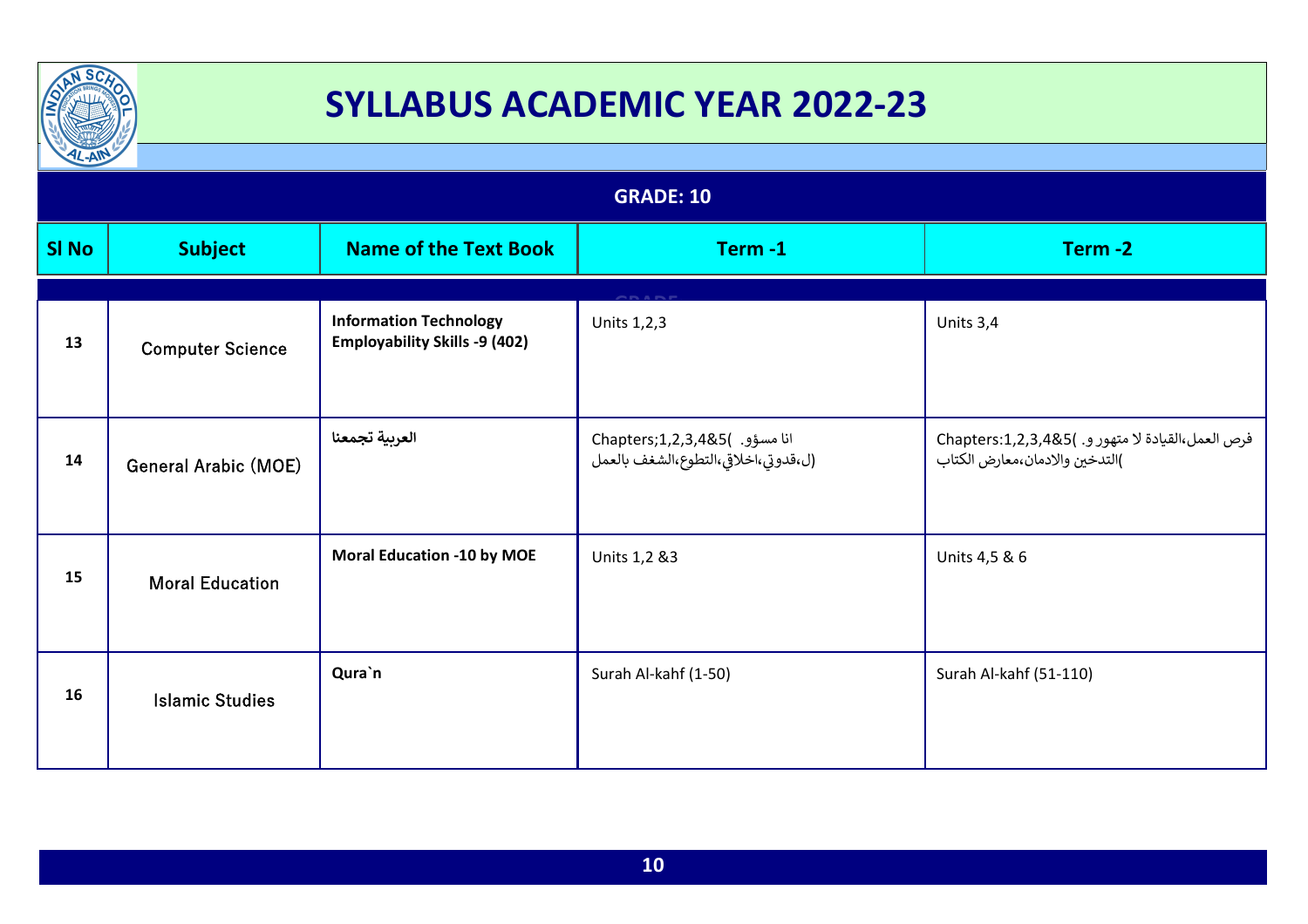

| $\mu$ -All       |                        |                                                  |                                                                                |                                                                                 |
|------------------|------------------------|--------------------------------------------------|--------------------------------------------------------------------------------|---------------------------------------------------------------------------------|
| <b>GRADE: 10</b> |                        |                                                  |                                                                                |                                                                                 |
| <b>SI No</b>     | <b>Subject</b>         | <b>Name of the Text Book</b>                     | Term-1                                                                         | Term-2                                                                          |
| 17               | <b>Islamic Studies</b> | <b>Islamic Studies for Class -10</b>             | Unit 1 Lesson 2Unit 2Lesson 1:Lesson<br>2: Lesson 4: Unit 3Lesson 3: Lesson 5: | Unit 4Lesson 2: Lesson 5Unit 5Lesson<br>3: Unit 6 Lesson 2: Lesson 3: Lesson 4: |
| 18               | Hindi                  | Sparsh Bhag - 2, Sanchayan<br>Bhag-2             | Lesson - 1,2,3 Poetry - 1,2,7 Lesson: 1                                        | Lesson - 6, 7 & 8Poetry - 4, 5, 8 & 9Lessons:<br>2&8&3                          |
| 19               | Hindi                  | Sarawati Vyakaran Darshika<br>Class -9 & 10      | Pg No. 156-158, 206-208, 244-258                                               | Pg No. 267-300, 323-346, 368-375, 381-392                                       |
| 20               | Malayalam              | Kerala Padavali -10 Chattampi<br><b>Swamikal</b> | Lessons -1,2,3,4&5Grammar &composition<br>Chattambi swamikal 1to 7             | Lessons 6,7,8,9&10 grammar&composition,<br>chattambi swamikal 8to 13            |